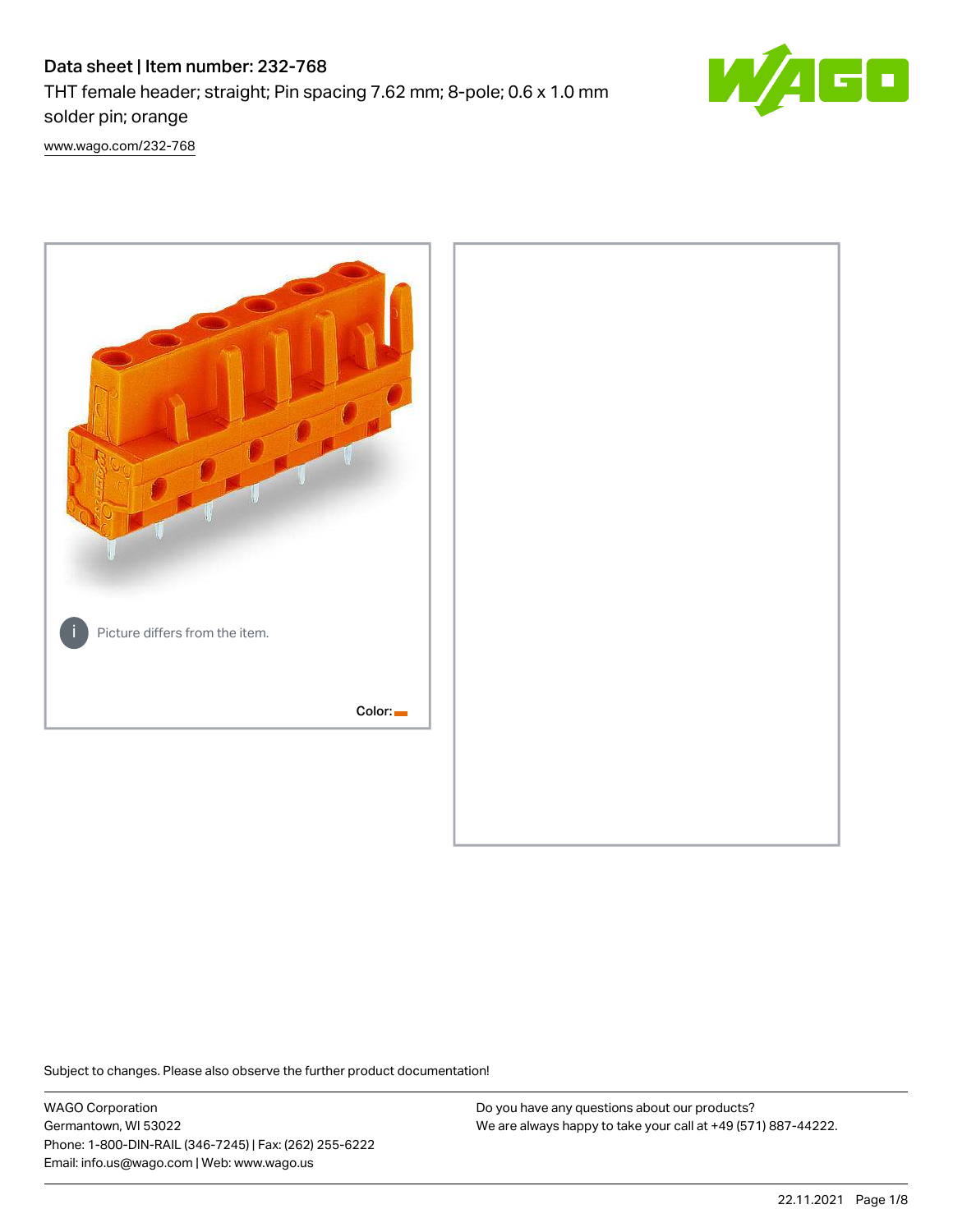

Dimensions in mm

L = (pole no.  $-1$ ) x pin spacing + 5.08 mm + 1.5 mm

2- to 3-pole female connectors – one latch only

#### Item description

- **Horizontal or vertical PCB mounting via straight or angled solder pins**
- For board-to-board and board-to-wire connections
- Touch-proof PCB outputs  $\blacksquare$
- $\blacksquare$ Easy-to-identify PCB inputs and outputs
- $\blacksquare$ With coding fingers

Subject to changes. Please also observe the further product documentation! Data

WAGO Corporation Germantown, WI 53022 Phone: 1-800-DIN-RAIL (346-7245) | Fax: (262) 255-6222 Email: info.us@wago.com | Web: www.wago.us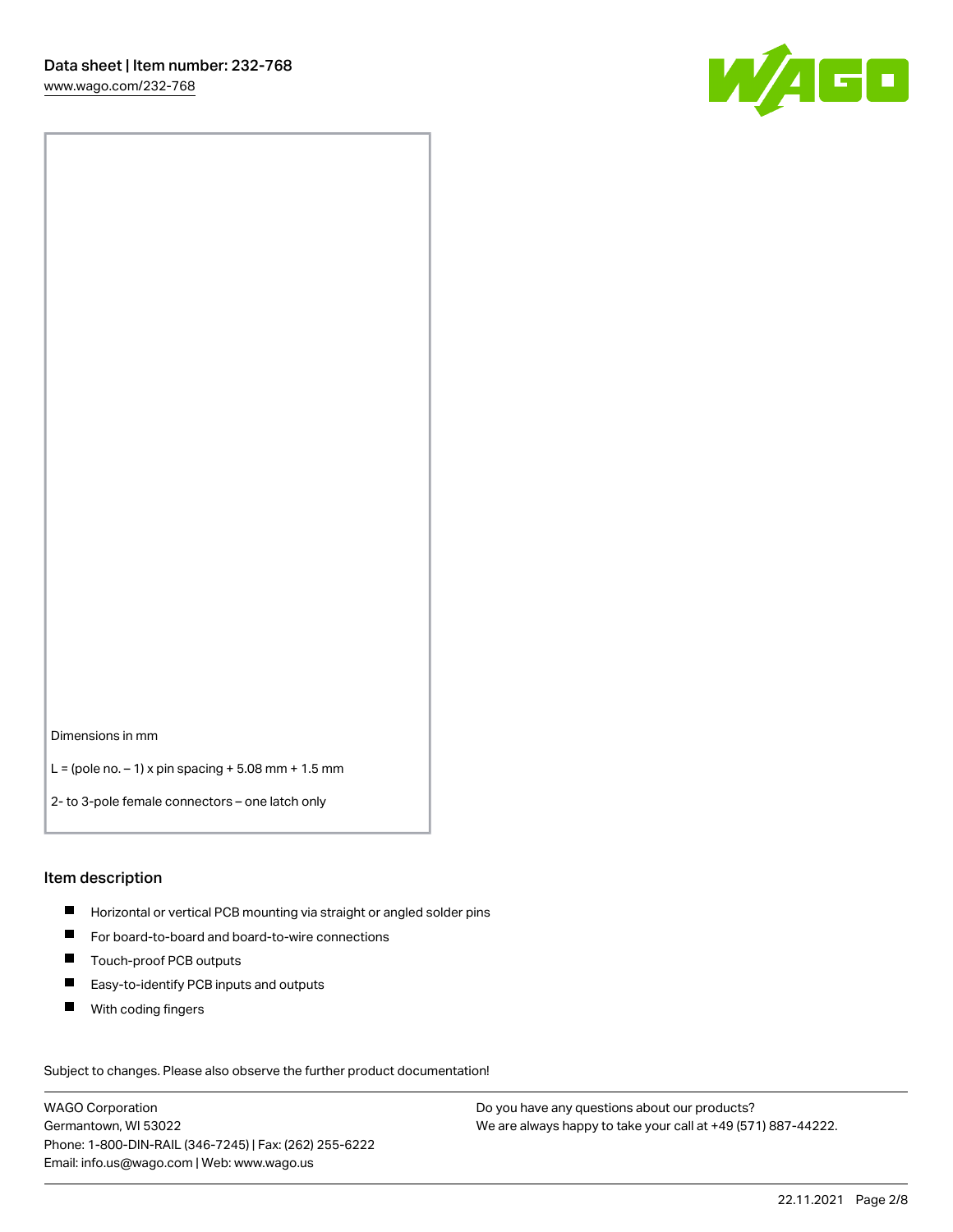[www.wago.com/232-768](http://www.wago.com/232-768)

Data Notes



| Safety information 1 | The <i>MCS – MULTI CONNECTION SYSTEM</i> includes connectors<br>without breaking capacity in accordance with DIN EN 61984. When<br>used as intended, these connectors must not be connected<br>/disconnected when live or under load. The circuit design should<br>ensure header pins, which can be touched, are not live when<br>unmated. |
|----------------------|--------------------------------------------------------------------------------------------------------------------------------------------------------------------------------------------------------------------------------------------------------------------------------------------------------------------------------------------|
| Variants:            | Other pole numbers<br>3.8 mm pin projection for male headers with straight solder pins<br>Gold-plated or partially gold-plated contact surfaces<br>Other versions (or variants) can be requested from WAGO Sales or<br>configured at https://configurator.wago.com/                                                                        |

# Electrical data

#### IEC Approvals

| Ratings per                 | IEC/EN 60664-1                                                        |
|-----------------------------|-----------------------------------------------------------------------|
| Rated voltage (III / 3)     | 500 V                                                                 |
| Rated surge voltage (III/3) | 6 kV                                                                  |
| Rated voltage (III/2)       | 630 V                                                                 |
| Rated surge voltage (III/2) | 6 kV                                                                  |
| Nominal voltage (II/2)      | 1000 V                                                                |
| Rated surge voltage (II/2)  | 6 kV                                                                  |
| Rated current               | 12A                                                                   |
| Legend (ratings)            | $(III / 2)$ $\triangle$ Overvoltage category III / Pollution degree 2 |

# UL Approvals

| Approvals per                  | UL 1059 |
|--------------------------------|---------|
| Rated voltage UL (Use Group B) | 300 V   |
| Rated current UL (Use Group B) | 15 A    |
| Rated voltage UL (Use Group D) | 300 V   |
| Rated current UL (Use Group D) | 10 A    |

# Ratings per UL

| Rated voltage UL 1977 | 600 V |
|-----------------------|-------|
| Rated current UL 1977 | 15 A  |

| <b>WAGO Corporation</b>                                | Do you have any questions about our products?                 |
|--------------------------------------------------------|---------------------------------------------------------------|
| Germantown, WI 53022                                   | We are always happy to take your call at +49 (571) 887-44222. |
| Phone: 1-800-DIN-RAIL (346-7245)   Fax: (262) 255-6222 |                                                               |
| Email: info.us@wago.com   Web: www.wago.us             |                                                               |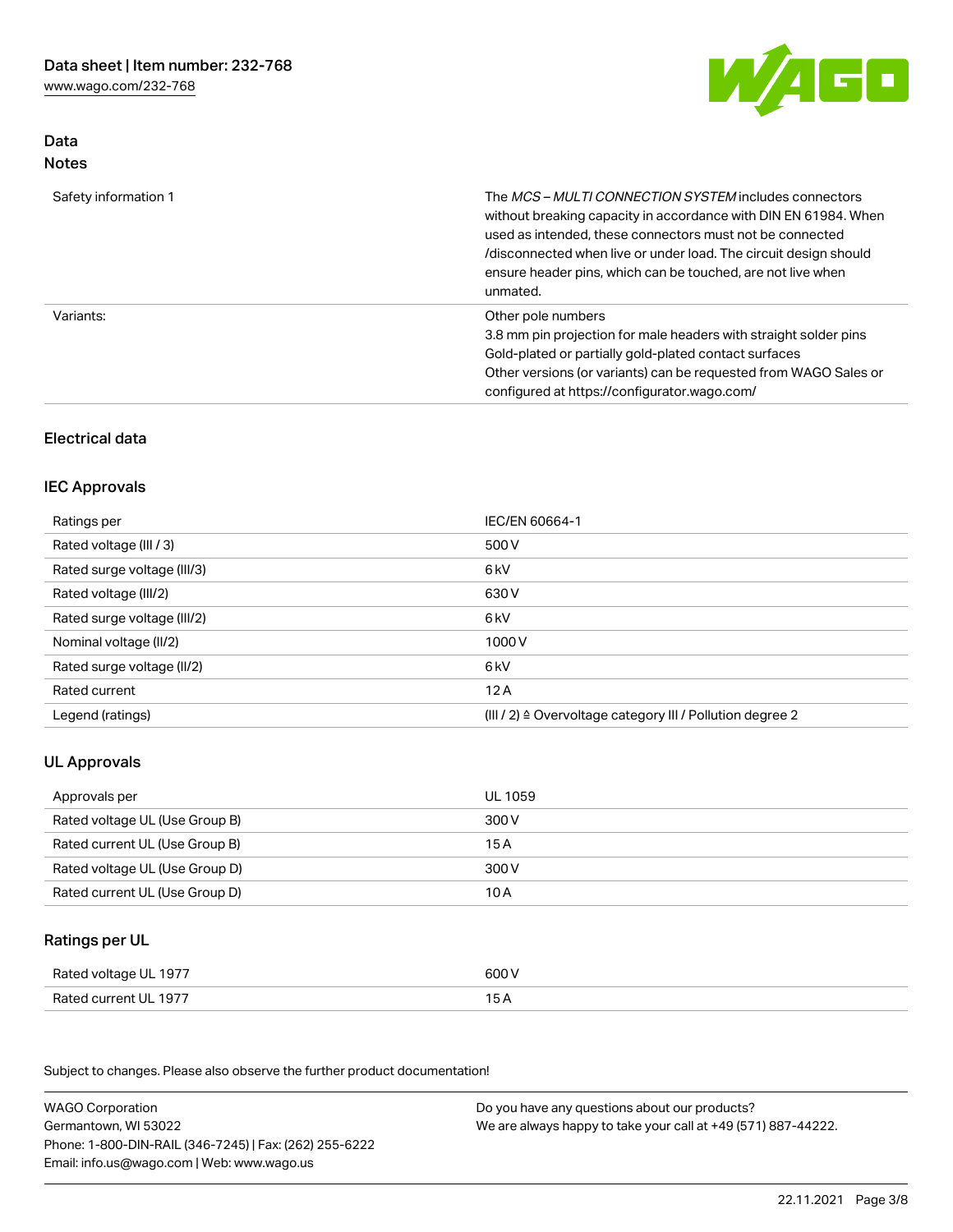[www.wago.com/232-768](http://www.wago.com/232-768)



# CSA Approvals

| Approvals per                   | CSA   |
|---------------------------------|-------|
| Rated voltage CSA (Use Group B) | 300 V |
| Rated current CSA (Use Group B) | 15 A  |
| Rated voltage CSA (Use Group D) | 300 V |
| Rated current CSA (Use Group D) | 10 A  |

# Connection data

| Total number of potentials |  |
|----------------------------|--|
| Number of connection types |  |
| Number of levels           |  |

#### Connection 1

| Number of poles |  |  |
|-----------------|--|--|
|-----------------|--|--|

# Physical data

| Pin spacing                          | 7.62 mm / 0.3 inch    |
|--------------------------------------|-----------------------|
| Width                                | 59.92 mm / 2.359 inch |
| Height                               | 23.25 mm / 0.915 inch |
| Height from the surface              | 18.25 mm / 0.719 inch |
| Depth                                | 11.6 mm / 0.457 inch  |
| Solder pin length                    | 5 mm                  |
| Solder pin dimensions                | $0.6 \times 1$ mm     |
| Drilled hole diameter with tolerance | $1.3$ $(+0.1)$ mm     |

# Plug-in connection

| Contact type (pluggable connector) | Female header |
|------------------------------------|---------------|
| Connector (connection type)        | for PCB       |
| Mismating protection               | No            |
| Mating direction to the PCB        | $90^{\circ}$  |
| Locking of plug-in connection      | Without       |

# PCB contact

| PCB Contact            | тнт                                        |
|------------------------|--------------------------------------------|
| Solder pin arrangement | over the entire female connector (in-line) |

| <b>WAGO Corporation</b>                                | Do you have any questions about our products?                 |
|--------------------------------------------------------|---------------------------------------------------------------|
| Germantown, WI 53022                                   | We are always happy to take your call at +49 (571) 887-44222. |
| Phone: 1-800-DIN-RAIL (346-7245)   Fax: (262) 255-6222 |                                                               |
| Email: info.us@wago.com   Web: www.wago.us             |                                                               |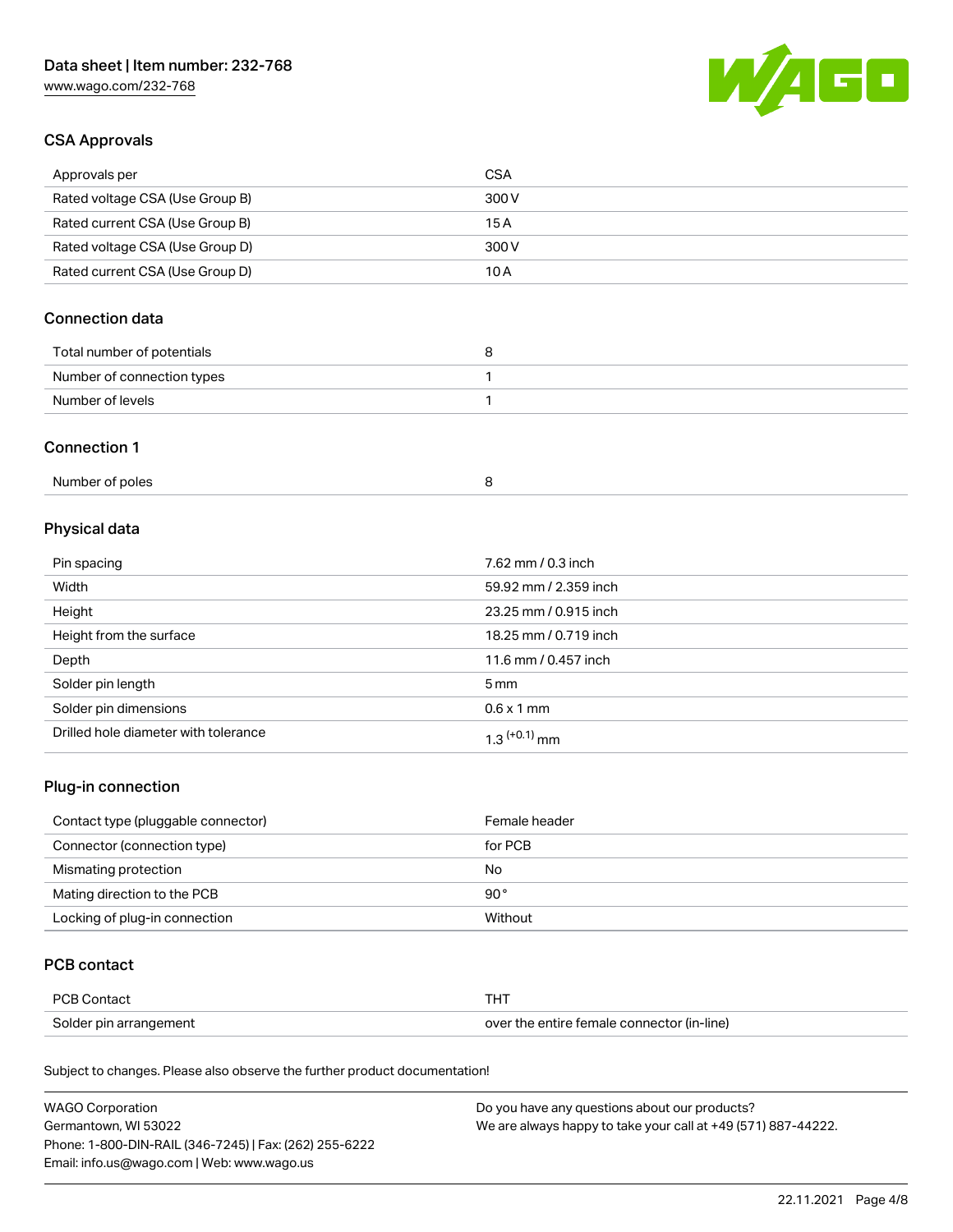Number of solder pins per potential 1



#### Material data

| Color                       | orange           |
|-----------------------------|------------------|
| Material group              |                  |
| Insulation material         | Polyamide (PA66) |
| Flammability class per UL94 | V <sub>0</sub>   |
| Contact material            | Copper alloy     |
| Contact plating             | tin-plated       |
| Fire load                   | 0.171 MJ         |
| Weight                      | 8.8g             |

#### Environmental requirements

| Limit temperature range<br>. | . +85 °C<br>-60 |  |
|------------------------------|-----------------|--|
|------------------------------|-----------------|--|

# Commercial data

| 3 (Multi Conn. System)<br>Product Group |               |
|-----------------------------------------|---------------|
| PU (SPU)                                | 25 Stück      |
| Packaging type                          | box           |
| Country of origin                       | <b>DE</b>     |
| <b>GTIN</b>                             | 4044918579971 |
| Customs tariff number                   | 8536694040    |

# Approvals / Certificates

#### Country specific Approvals

| Logo                | Approval                                     | <b>Additional Approval Text</b> | Certificate<br>name |
|---------------------|----------------------------------------------|---------------------------------|---------------------|
|                     | CВ<br>DEKRA Certification B.V.               | IEC 61984                       | NL-39756            |
| EMA<br><b>INEUR</b> | <b>KEMA/KEUR</b><br>DEKRA Certification B.V. | EN 61984                        | 2190761.01          |

#### Ship Approvals

|      |                             |                                 | Certificate |
|------|-----------------------------|---------------------------------|-------------|
| Logo | Approval                    | <b>Additional Approval Text</b> | name        |
|      | <b>ABS</b>                  | $\sim$                          | 19-         |
|      | American Bureau of Shipping |                                 | HG15869876- |

| WAGO Corporation                                       | Do you have any questions about our products?                 |
|--------------------------------------------------------|---------------------------------------------------------------|
| Germantown, WI 53022                                   | We are always happy to take your call at +49 (571) 887-44222. |
| Phone: 1-800-DIN-RAIL (346-7245)   Fax: (262) 255-6222 |                                                               |
| Email: info.us@wago.com   Web: www.wago.us             |                                                               |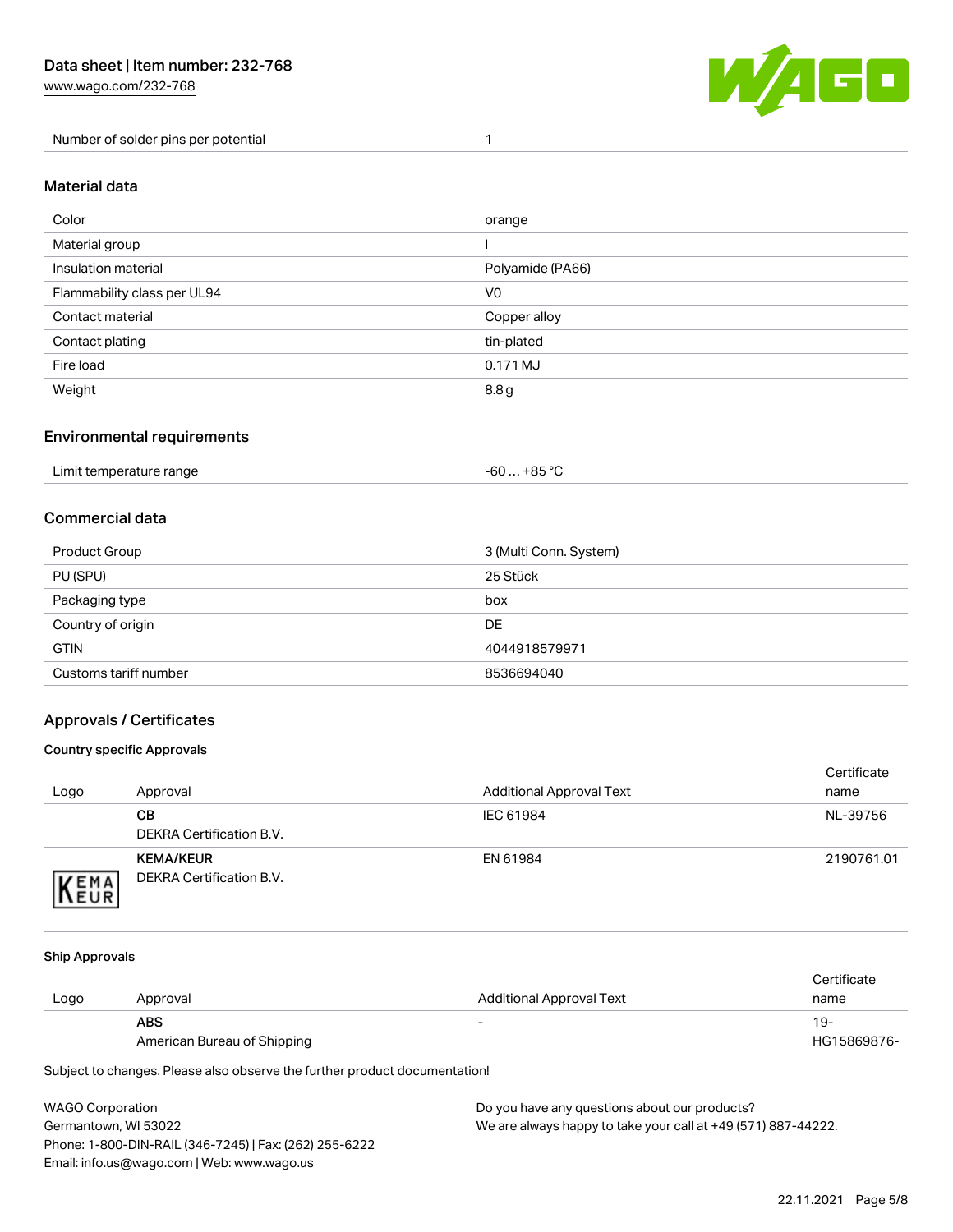



PDA

| ROVED     |                                        |                          |               |
|-----------|----------------------------------------|--------------------------|---------------|
|           | <b>DNV GL</b>                          | $\overline{\phantom{0}}$ | TAE000016Z    |
|           | Det Norske Veritas, Germanischer Lloyd |                          |               |
| THE ARROW | LR.<br>Lloyds Register                 | IEC 61984                | 96/20035 (E5) |

#### UL-Approvals

|      |                                |                                 | Certificate |
|------|--------------------------------|---------------------------------|-------------|
| Logo | Approval                       | <b>Additional Approval Text</b> | name        |
|      | <b>UR</b>                      | <b>UL 1977</b>                  | E45171      |
| 8    | Underwriters Laboratories Inc. |                                 |             |
|      | <b>UR</b>                      | <b>UL 1059</b>                  | E45172      |
| ρ    | Underwriters Laboratories Inc. |                                 |             |

# **Counterpart**

| <b>COMPANY</b> | Item no.731-638<br>1-conductor male connector; CAGE CLAMP <sup>®</sup> ; 2.5 mm <sup>2</sup> ; Pin spacing 7.62 mm; 8-pole; 2,50 mm <sup>2</sup> ;<br>orange               | www.wago.com/731-638                 |
|----------------|----------------------------------------------------------------------------------------------------------------------------------------------------------------------------|--------------------------------------|
| <b>ARRAIGN</b> | Item no.731-638/019-000<br>1-conductor male connector; CAGE CLAMP®; 2.5 mm <sup>2</sup> ; Pin spacing 7.62 mm; 8-pole; clamping collar;<br>$2,50$ mm <sup>2</sup> ; orange | www.wago.com/731-638<br>$/019 - 000$ |

#### Optional accessories

Testing accessories

Testing accessories

| Item no.: 210-136<br>Test plug; 2 mm Ø; with 500 mm cable |                                                                                                                              | www.wago.com/210-136 |
|-----------------------------------------------------------|------------------------------------------------------------------------------------------------------------------------------|----------------------|
|                                                           | Item no.: 231-662<br>Test plugs for female connectors; for 7.5 mm and 7.62 mm pin spacing; 2,50 mm <sup>2</sup> ; light gray | www.wago.com/231-662 |

| <b>WAGO Corporation</b>                                | Do you have any questions about our products?                 |
|--------------------------------------------------------|---------------------------------------------------------------|
| Germantown, WI 53022                                   | We are always happy to take your call at +49 (571) 887-44222. |
| Phone: 1-800-DIN-RAIL (346-7245)   Fax: (262) 255-6222 |                                                               |
| Email: info.us@wago.com   Web: www.wago.us             |                                                               |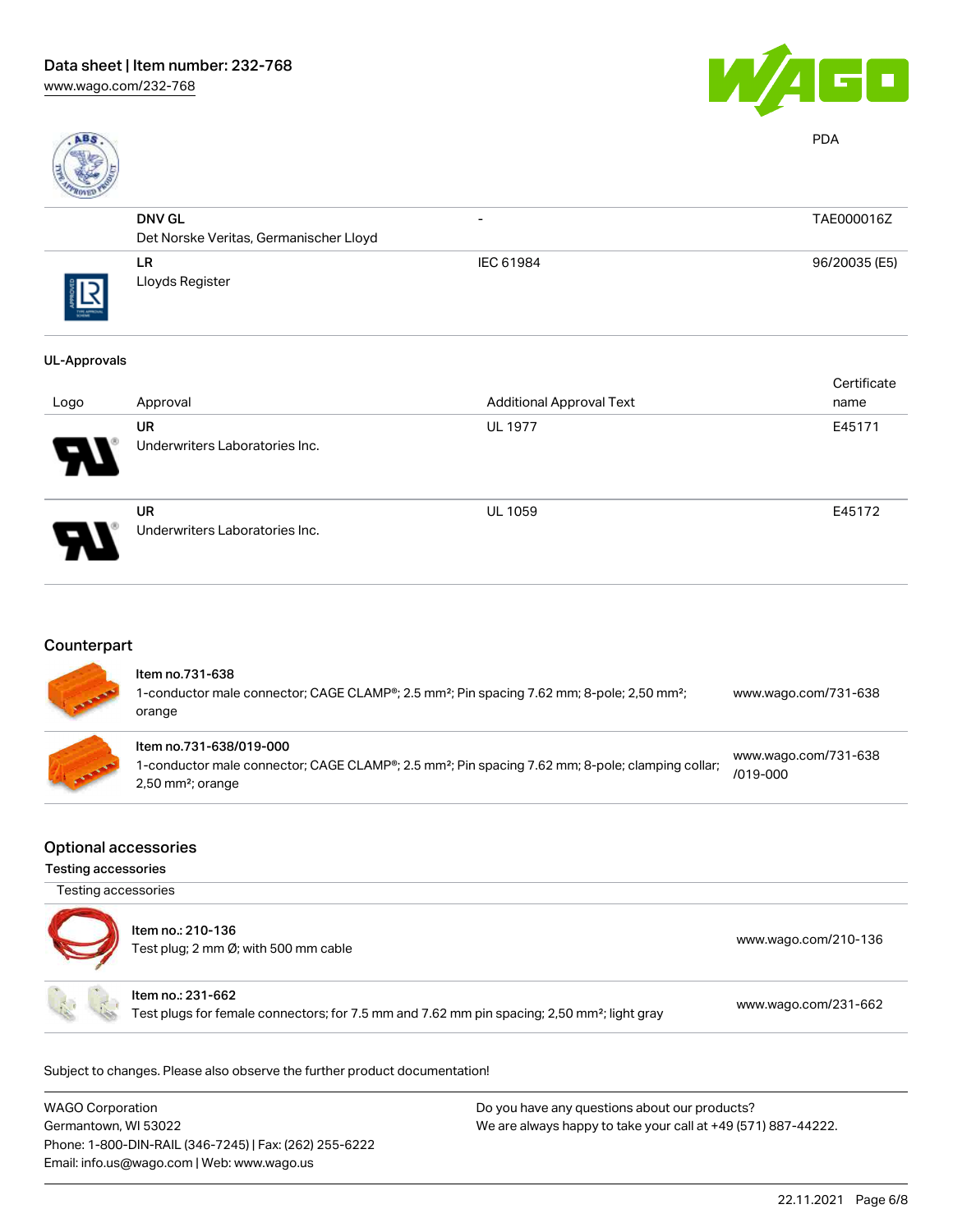#### **Downloads Documentation**



| <b>Additional Information</b>                                                                                                                                          |            |               |          |
|------------------------------------------------------------------------------------------------------------------------------------------------------------------------|------------|---------------|----------|
| Technical explanations                                                                                                                                                 | 2019 Apr 3 | pdf<br>2.0 MB | Download |
| <b>CAD files</b>                                                                                                                                                       |            |               |          |
| <b>CAE</b> data                                                                                                                                                        |            |               |          |
| EPLAN Data Portal 232-768                                                                                                                                              |            | <b>URL</b>    | Download |
| ZUKEN Portal 232-768                                                                                                                                                   |            | <b>URL</b>    | Download |
| <b>PCB Design</b>                                                                                                                                                      |            |               |          |
| Symbol and Footprint 232-768                                                                                                                                           |            | <b>URL</b>    | Download |
| CAx data for your PCB design, consisting of "schematic symbols and PCB footprints",<br>allow easy integration of the WAGO component into your development environment. |            |               |          |
| Supported formats:                                                                                                                                                     |            |               |          |
| ш<br>Accel EDA 14 & 15                                                                                                                                                 |            |               |          |
| ш<br>Altium 6 to current version                                                                                                                                       |            |               |          |
| $\blacksquare$<br>Cadence Allegro                                                                                                                                      |            |               |          |
| Ш<br>DesignSpark                                                                                                                                                       |            |               |          |
| ш<br>Eagle Libraries                                                                                                                                                   |            |               |          |
| Ш<br>KiCad                                                                                                                                                             |            |               |          |
| ш<br>Mentor Graphics BoardStation                                                                                                                                      |            |               |          |
| ш<br>Mentor Graphics Design Architect                                                                                                                                  |            |               |          |
| П<br>Mentor Graphics Design Expedition 99 and 2000                                                                                                                     |            |               |          |
| ш<br>OrCAD 9.X PCB and Capture                                                                                                                                         |            |               |          |
| ш<br>PADS PowerPCB 3, 3.5, 4.X, and 5.X                                                                                                                                |            |               |          |
| Ш<br>PADS PowerPCB and PowerLogic 3.0                                                                                                                                  |            |               |          |
| ш<br>PCAD 2000, 2001, 2002, 2004, and 2006                                                                                                                             |            |               |          |
| Pulsonix 8.5 or newer                                                                                                                                                  |            |               |          |
| <b>STL</b>                                                                                                                                                             |            |               |          |
| 3D STEP                                                                                                                                                                |            |               |          |
| TARGET 3001!<br>ш                                                                                                                                                      |            |               |          |

 $\blacksquare$ View Logic ViewDraw

Subject to changes. Please also observe the further product documentation!

WAGO Corporation Germantown, WI 53022 Phone: 1-800-DIN-RAIL (346-7245) | Fax: (262) 255-6222 Email: info.us@wago.com | Web: www.wago.us